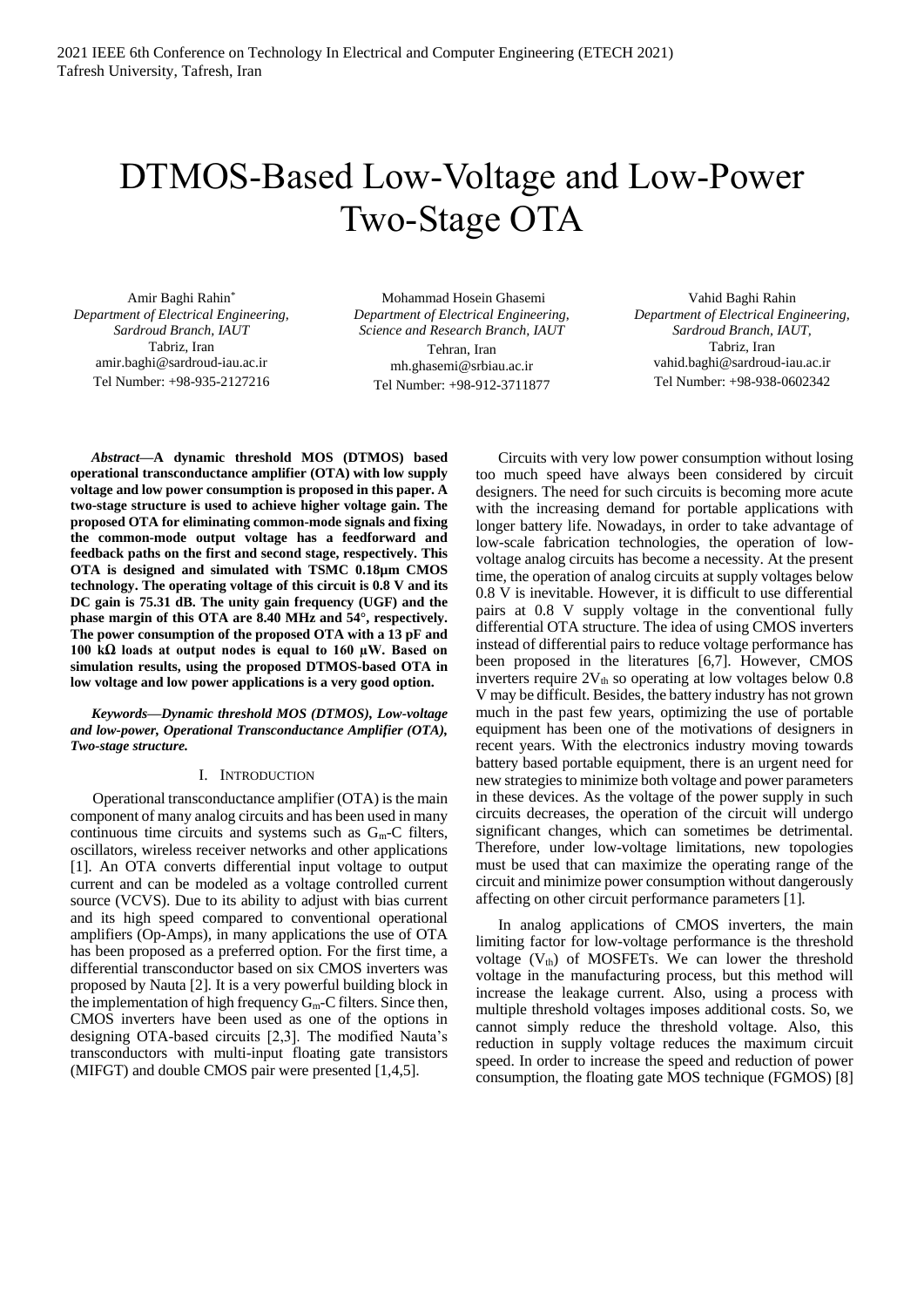and the dynamic threshold MOS (DTMOS) technique [9] have been suggested in the literatures.

The rest of this paper is organized as follows. In the second part of this paper, a fully differential OTA based on DTMOS inverters is introduced. In the third section, the design and simulation results of the proposed DTMOS-based OTA are presented and compared with other previous designs. Finally, a conclusion is presented in the fourth section.

#### II. PROPOSED DESIGN

Since the introduction of the DTMOS technique in 1994 [9,10], it is widely used in digital and analog applications and many circuit applications [11,12] have been proposed based on this design method. As shown in Fig. 1, in DTMOS technique the body and gate of the MOSFET transistor are connected to each other. It reduces the leakage current when the transistor is turned off and reduces the threshold voltage while the transistor is on to increase the overdrive voltage.

The DTMOS technique can offer several advantages over low-voltage analog circuits, although the bulk terminal of the PMOS transistor has some limitations [12]. The advantages of this technique are: lowering the threshold voltage, smaller circuit with fewer transistors and wide range of input voltages compared to the case where the signal is applied only to the gate terminal.

In the DTMOS technique, the threshold voltage is expressed as (1) and it is expected that the threshold voltage  $V_{th}$  will decrease for  $V_{BS} > 0$ . In (1),  $\varphi_F$  is the Fermi potential,  $\gamma$  is the coefficient of the body effect and  $V_{th0}$  is the threshold voltage at  $V_{BS} = 0$ . By changing the absolute value of  $V_{BS}$ ,  $V_{th}$ decreases by more than 25% [13].

$$
V_{th} = V_{th0} + \gamma \left[ \sqrt{|2\varphi_F - V_{BS}|} - \sqrt{2|\varphi_F|} \right] \tag{1}
$$



Fig.1. DTMOS technique (a) equivalent circuit, (b) symbol

The structure of the proposed two-stage OTA is shown in Fig. 2. This circuit has two stage in order to achieve higher DC gain and includes the feedforward and feedback paths. In this circuit, feedforward and feedback paths have been used to limit the common-mode gain and to stabilize the commonmode output voltage. The proposed OTA for eliminating common-mode signals has a feedforward path on the first stage, and a common-mode feedback (CMFB) circuit on the second stage is provided to stabilize the common-mode output voltage [14]. The common-mode input voltage is detected using the transistors on the first stage (M5, M6, M11, M12), and after averaging, the common-mode voltage is feedforwarded to the main path using the transistors M7, M8, M13 and M14. Also, using the transistors on the output stage in the feedback path (M19, M20, M25, M26), the common-mode output voltage is detected and averaged and then feedbacked to the main signal path on the second stage (M29, M30, M31, M32). The advantage of this structure is

that the differential-mode signals are not feedforwarded or feedbacked due to the averaging. Also, it is optimized for low-voltage and low-power applications using the DTMOS technique. This optimization causes that, in the case where the input signal is applied to the gate of the transistors [15], due to the lower overdrive voltage, the input voltage range in the common-mode is increased and also the bias current of the used transistors is reduced. Also, reducing the bias current of the transistors will reduce power consumption.

In [16] was suggested that NMOS inverters be used as a solution for low-voltage and low-power applications. Using of NMOS inverter, due to its class A performance, will not eliminate the differential signal in the intermediate stages, and as mentioned in [15], it is necessary to make changes in the structure of OTA, and this problem will be solved at the cost of adding very large resistors up to 220 k $\Omega$  on the output stage of the OTA. Our idea is to use DTMOS transistors in the CMOS inverter structure. The advantage of using DTMOS transistors is that they reduce the power consumption of the circuit [15] and it is not necessary to make changes to the circuit structure and increase the chip area.



Fig.2. Schematic of the proposed two-stage OTA

The dimensions of the first stage transistors are all the same, in order to eliminate the common-mode in the first stage with a high-ratio. On the second stage, all transistors except (M29, M30, M31, M32) must have the same dimensions as the first stage transistors, and the transistors (M29, M30, M31, M32) because they have a larger output current, their dimensions are 10 times larger than the first stage transistors. Using 0.18  $\mu$ m CMOS technology to design the proposed circuit, we select the aspect ratio of NMOS and PMOS transistors 6µm/1µm and 3µm/1µm, respectively.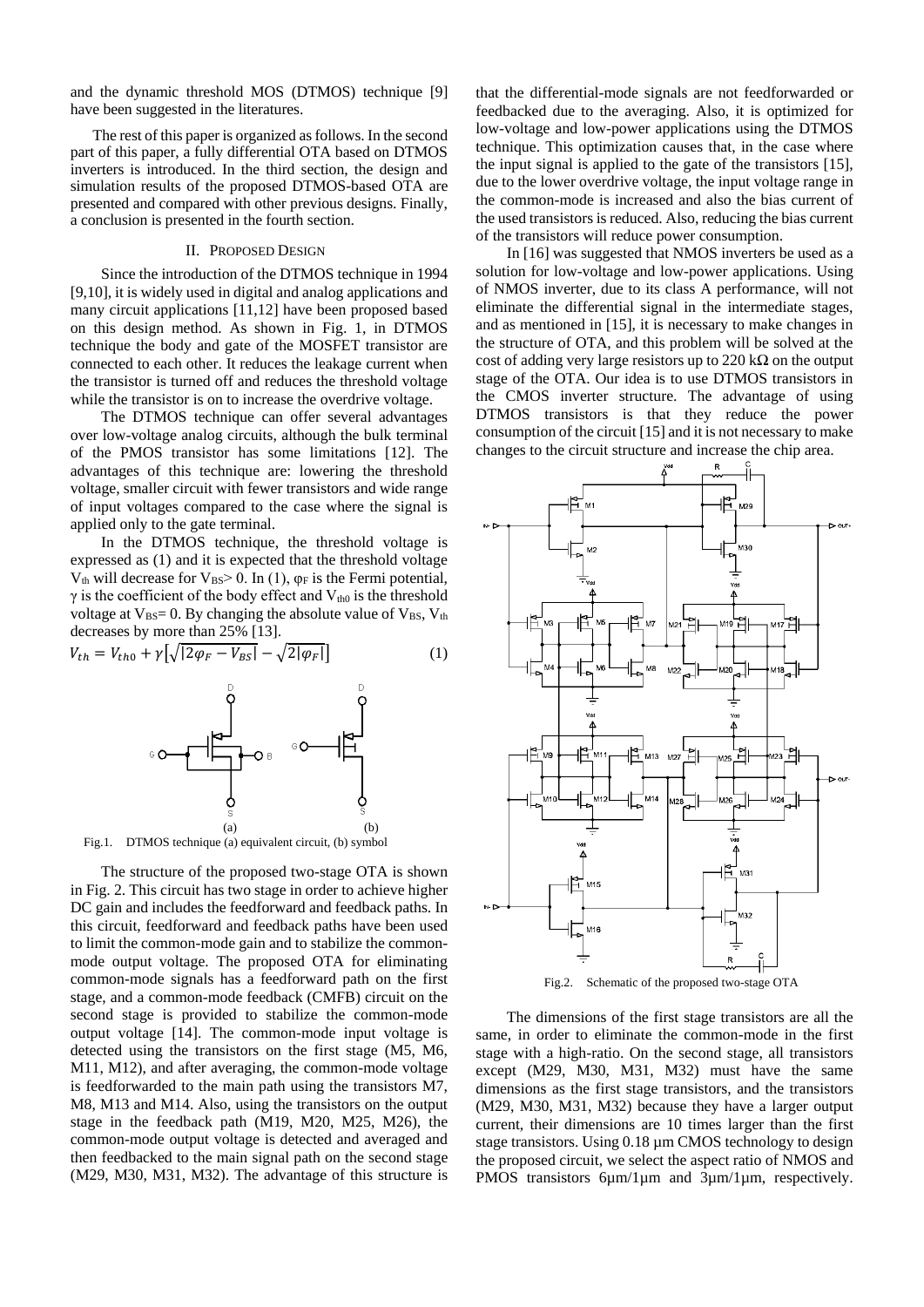Because the proposed structure is two-stage, we need compensation on the second stage. Fig. 2 shows the Miller compensating capacitor  $(C_C)$ . The value of  $C_C$  is equal to 3pF and the value of  $R_C$  is equal to 3 K $\Omega$ .

## III. SIMULATION RESULTS

The DTMOS-based two-stage OTA was designed and simulated with TSMC 0.18  $\mu$ m CMOS technology and 0.8 V supply voltage using HSPICE software. Fig. 3 shows the open loop gain and phase margin of the proposed OTA based on post-layout simulation. From Fig. 3, the differential-mode gain of 75.31 dB and the phase margin of 54° can be easily measured, which is improved compared to the previous design [16].

 The common-mode gain of the proposed design at a frequency of 10 kHz (from Fig. 4) is -41dB. Also, the frequency response of CMRR in the proposed OTA is shown in Fig. 5. At frequencies below 1 kHz its value is equal to 116.31 dB. Fig. 6 shows the maximum output voltage swing. Each output has a swing equal to  $700 \text{mV}_{p-p}$ , which is too high for a low supply voltage, and the differential voltage swing of the proposed OTA is 1.4V.



Fig.3. Open loop gain and phase margin of the proposed OTA



Fig.4. Frequency response of the common-mode gain of the proposed OTA



Monte Carlo analysis was performed on the proposed OTA with 1000 runs, taking into account device mismatches and process variations. The result of this analysis on differential-mode gain, common-mode gain and output common-mode voltage is shown in Fig.7 to Fig.9, respectively. These results indicate that the proposed OTA is well resistant to process variations and device mismatches.



Fig.7. Monte Carlo simulation of the DC gain of the proposed OTA for 1000 samples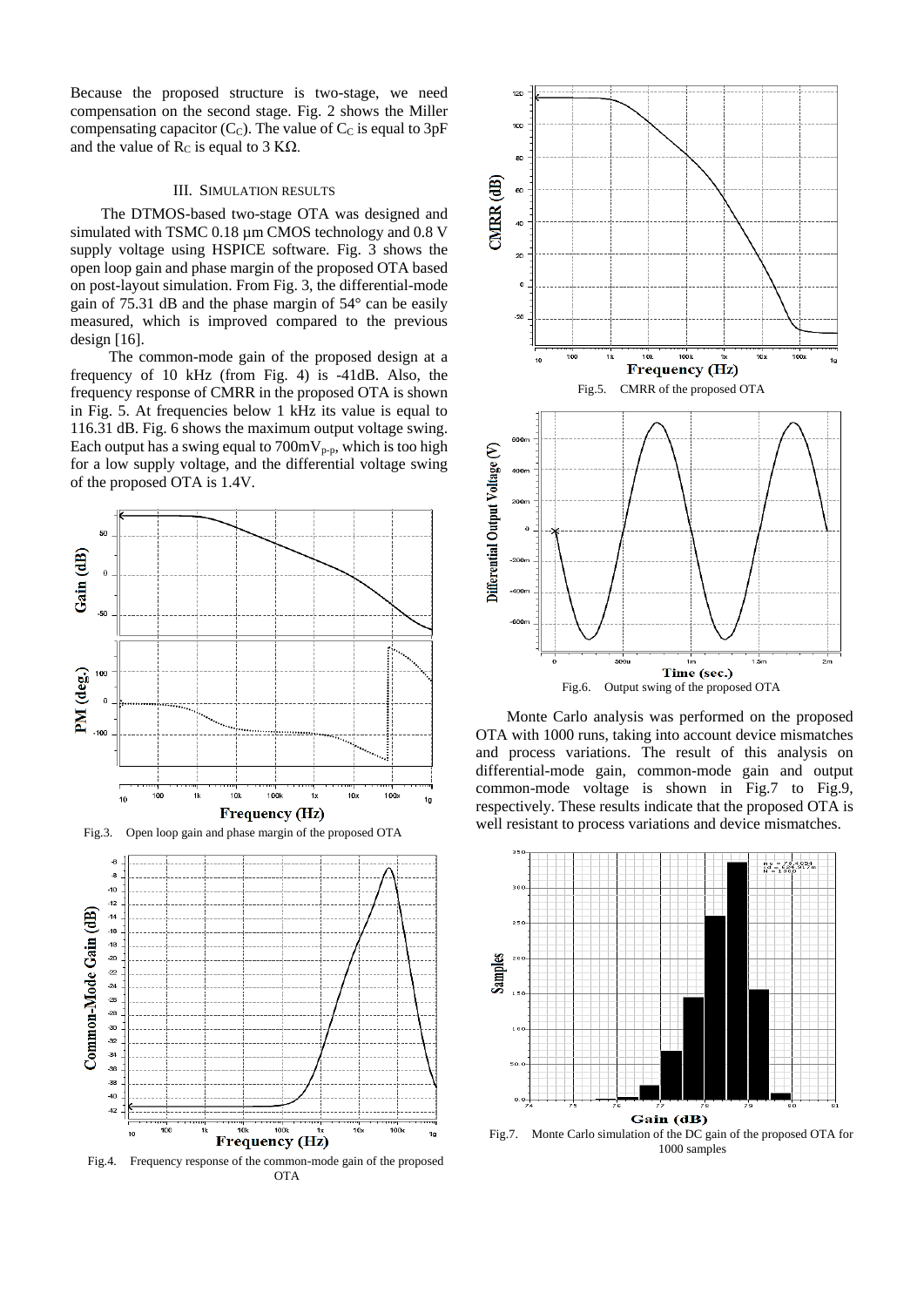

Fig.9. Monte Carlo simulation of the output common-mode voltage of the proposed OTA for 1000 samples

The simulation results are summarized in Table I and the results indicate the appropriateness of our proposed design. It is worth noting that in Table I we present the post-layout simulation results of our proposed design.

To evaluate this work and compare it fairly with other previous works, a figure of merit (FOM) can be defined as follows:

$$
FOM = \frac{Gain (dB) \times UGF(MHz)}{Supply Voltage (V) \times Power(mW)} \tag{2}
$$

Based on this FOM, it is observed that the proposed design has the best FOM among the other designs reported in Table I.

The proposed OTA layout using the Cadence IC Design software is shown in Fig.10. The size of this chip is 152.43 µm×178.77 µm, which leads to a chip area of  $0.027$ mm<sup>2</sup>.



Fig.10. Layout of the proposed OTA

| TABLE L | PROPOSED OTA SIMULATION RESULTS AND COMPARISON |
|---------|------------------------------------------------|
|         | WITH PREVIOUS DESIGNS                          |

|                                                         | [9]                 | $[16]$ | $[17]$ | $[18]$  | $[19]$                   | <b>This</b><br>work |
|---------------------------------------------------------|---------------------|--------|--------|---------|--------------------------|---------------------|
| Tech. $(\mu m)$                                         | 0.18                | 0.18   | 0.18   | 0.5     | 0.18                     | 0.18                |
| <b>Supply</b>                                           | 1                   | 1.0    | 1.8    | $\pm 1$ | $\pm 0.9$                | 0.8                 |
| Voltage (V)                                             |                     |        |        |         |                          |                     |
| Power<br>(mW)                                           | 0.118               | 0.17   | 11.90  | 0.12    | 0.072                    | 0.16                |
| Gain (dB)                                               | 50                  | 42     | 79     | 81.7    | 77                       | 75.31               |
| UGF (MHz)                                               | 8.82                | 9      | 86.5   | 4.75    | 2.65                     | 8.4                 |
| PM (deg.)                                               | 45                  | 52     | 50     | 60      | 86                       | 54                  |
| <b>CMMR</b><br>(dB)                                     | 73.8                | 75     |        | 78      | ۰                        | 116.31              |
| $PSRR+$<br>(dB)                                         |                     |        |        | 72      |                          | 76                  |
| PSRR-(dB)                                               | ä,                  | -      | ä,     | 74      | $\overline{\phantom{0}}$ | 75                  |
| $SR+ (V/\mu s)$                                         | $\bar{\phantom{a}}$ | Ξ.     | 74.1   | 9.8     | 43.1                     | 7.43                |
| $SR - (V/\mu s)$                                        | ä,                  | ä,     | ÷,     | 7.6     | $\overline{\phantom{a}}$ | 12                  |
| Input ref.<br>noise<br>$(nV/\sqrt{Hz})$                 |                     |        | 0.8    | 35      |                          | 20                  |
| $C_{L}$ (pF)                                            | 13                  | 13     | 200    | 70      | 25                       | 13                  |
| <b>FOM</b><br>$dB\times MHz$<br>$\frac{V \times mW}{V}$ | 3717                | 2223   | 319    | 1616    | 1574                     | 4942                |

#### IV. CONCLUSION

In this paper, a modified two-stage OTA based on the DTMOS technique is presented. The proposed design was simulated with TSMC 0.18  $\mu$ m CMOS technology and using DTMOS transistors in the structure of this design, the supply voltage and power consumption were reduced to 0.8 V and 160 µW, respectively. The differential-mode gain and the unity gain bandwidth are 75.31 dB and 8.4 MHz, respectively, and the phase margin is  $54^{\circ}$ . Due to the DTMOS inverter being class AB, there is no need to change the structure of OTA and add large resistors in the output stage. Therefore, the proposed circuit is expected to take up less chip area.